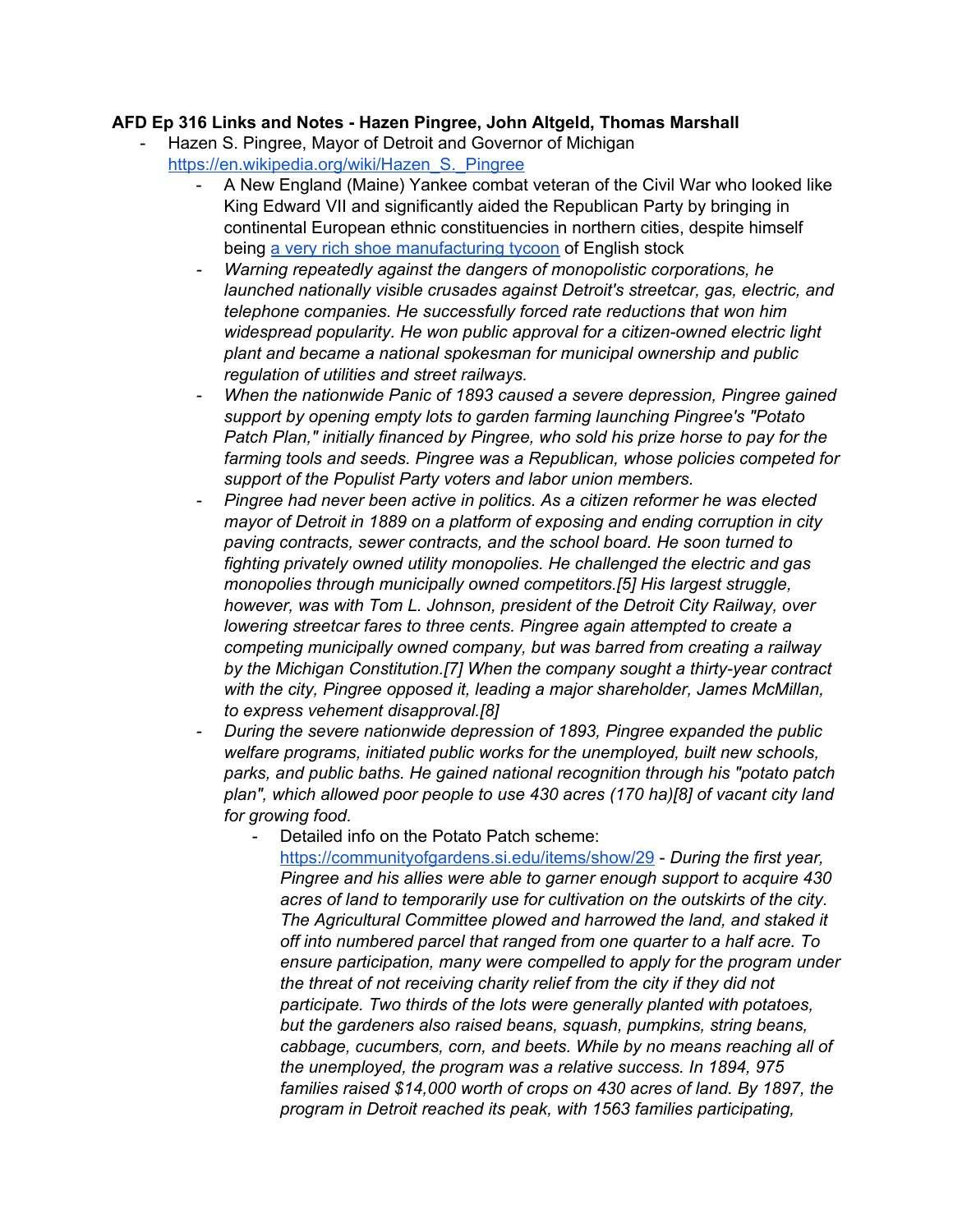*before tapering off by 1901 as economic conditions improved. More than any other achievement, Pingree's idea for vacant lot gardens defined his legacy and drew national attention. Delegations from Buffalo and Boston visited Detroit as early as 1895 to learn about the plan and similar project spread to cities across the United States.*

- *- In 1896 Pingree was nominated as the GOP candidate for Governor of Michigan. He campaigned on a platform of pluralism, inviting the Germans and other ethnics to join a grand coalition that would bring prosperity to everyone, unlike the false prosperity promised by the silverites. He carried the state both for himself and Republican presidential candidate William McKinley.[9]*
- *- After taking office on January 1, 1897, he intended to also fill the last year of his term as mayor of Detroit, which would have lasted until elections in November 1897. However, his right to hold the two offices simultaneously was contested, and after the Michigan Supreme Court ruled against him, Pingree resigned as mayor.[5]*
- *- During his four years in office, Pingree promoted the regulation of railroad rates, equal taxation, and municipal ownership of public utilities. He also supported the direct election of U.S. senators; an eight-hour workday; an income tax; primary elections; the power of "referendum," the abolition of child labor, and compulsory arbitration of labor disputes. Opposition from Democrats and business-oriented Republicans blocked most of his proposals. Pingree expressed the Progressive fear of corporate power, saying, "I do not condemn corporations and rich men," he said, "but I would keep them within their proper spheres. It is not safe to entrust the government of the country to the influence of Wall Street."[10]*
- John P. Altgeld, progressive/left Governor of Illinois and German-American (born in [Niederselters](https://de.wikipedia.org/wiki/Niederselters) in Germany - Duchy of [Nassau](https://en.wikipedia.org/wiki/Duchy_of_Nassau#Revolution_of_1848) - but moved to America immediately a few months later by his parents as the Revolutions of 1848 kicked off): [https://en.wikipedia.org/wiki/John\\_Peter\\_Altgeld](https://en.wikipedia.org/wiki/John_Peter_Altgeld) [watch out for editing/accuracy problems on this Wiki page!] <http://projects.vassar.edu/1896/altgeld.html>
	- Altgeld was a Granger movement Democratic politician who spent one year as a prosecutor in Missouri and resigned quickly after becoming immediately convinced that the criminal justice system and penal system were worsening the problem of crime and producing hardened criminals, not rehabilitated members of society. In 1884, he published "Our Penal Machinery and Its Victims."
	- Campaigning in 1884 as an Illinois Democrat, he nearly won a Congressional race in a solidly Republican district in Illinois on this anti-tough on crime platform, dramatically outperforming the previous Democratic nominee who was much better known than Altgeld. In 1886 he was elected as a Superior Court judge in Cook County, Illinois, on both the ballot lines of the Dems and the short-lived local United Labor Party – an impressive feat given the level of public turbulence that year over the Haymarket bombing and trial. He unsuccessfully sought the legislature's indirect election to US Senate in 1890.
	- Nominated for Governor in 1892, he was popular among downstate Illinois voters and media outlets (maybe because of his time in Missouri) and among German-Americans and left sympathizers in Chicago, despite English language press vilifying him in all but one paper. He was called "The Poor Man's Friend" during the 1892 campaign, although he was by that point a millionaire from real estate and owned several buildings in Chicago. He attacked the Republican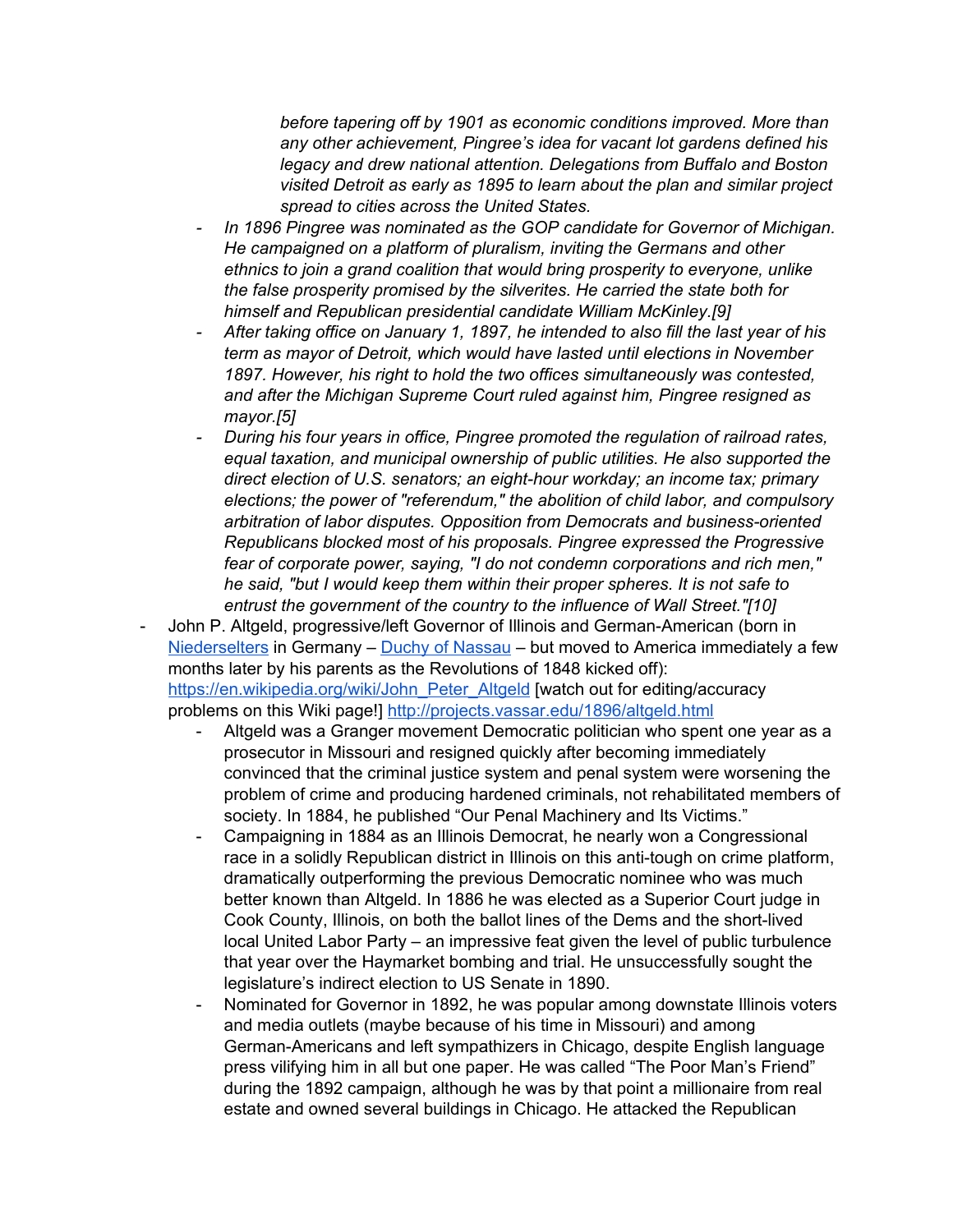incumbent for using prison labor on state projects. He was elected, becoming the first immigrant governor of Illinois and the first Chicago resident to win the governorship. He nearly died of poor health right after the election but survived.

- *-* Wiki: *As governor, Altgeld spearheaded the nation's most progressive child labor and occupational safety laws, appointed women to important positions in the state government, and vastly increased state funding for education.*
- In June 1893, Altgeld [pardoned](http://law2.umkc.edu/faculty/projects/ftrials/haymarket/pardon.html) [full text] the remaining (not yet executed) people convicted falsely for the Haymarket bombing. The actual pardon order contains a very, very long and extremely detailed examination of the facts surrounding the case and reviews the trial itself, so as to prove that the pardon was clearly justified. Nevertheless, this was all boiled down into the notion that he was a radical monster who loved murderous anarchist terrorists. That perception was spread not only locally but nationally, vaulting him from obscurity to infamy.
- Altgeld vociferously opposed President Cleveland's use of federal troops and sweeping attorney general orders to break the Pullman strike, unlike most of his peer governors. Altgeld did deploy state militias during the crisis, I think to allow non-striking workers to move trains unimpeded and in some instances violently clashing with worker crowds, but he barred them from being used to guard private property from destruction and would not allow them to be used as scab workers. Despite this he was routinely denounced in the local and national press (and by political opponents) as a murderous "anarchist" or "the ambitious and unscrupulous Illinois communist" as Harper's Weekly phrased it during his 1896 re-election bid. Others simply attacked him with comparisons to John C. Calhoun for his federalist or states-rights approach to the Pullman strike and his fruitless insistence that the President could not deploy US troops domestically.
- Altgeld was swept out of office (after helping to break Democratic unity by publicly opposing Cleveland during and after the strike) in the 1896 Republican wave year that saw McKinley elected president. Teddy Roosevelt, who four years later would be elected Vice President on McKinley's 2nd ticket, came to Illinois specifically to tear apart Altgeld's re-election bid and campaign for McKinley in the state. (Roosevelt may also have hinted in one [speech](https://books.google.com/books?id=d07IME-ezzQC&pg=PA386&lpg=PA386&dq=The+sentiment+now+animating+a+large+proportion+of+our+people+can+only+be+suppressed,+as+the+Commune+of+Paris+was+suppressed,+by+taking+ten+or+a+dozen+of+its+leaders+out,+standing...+them+against+a+wall,+and+shooting+them+dead.+I+believe+it+will+come+to+that.&source=bl&ots=pVuTmQNy1U&sig=ACfU3U0nj06-3htawkYbQo-0co0FFg9sfg&hl=en&sa=X&ved=2ahUKEwjiocujkbbqAhWhmuAKHaP4BqAQ6AEwAHoECAsQAQ#v=onepage&q=The%20sentiment%20now%20animating%20a%20large%20proportion%20of%20our%20people%20can%20only%20be%20suppressed%2C%20as%20the%20Commune%20of%20Paris%20was%20suppressed%2C%20by%20taking%20ten%20or%20a%20dozen%20of%20its%20leaders%20out%2C%20standing...%20them%20against%20a%20wall%2C%20and%20shooting%20them%20dead.%20I%20believe%20it%20will%20come%20to%20that.&f=false) in 1896 that Altgeld and William Jennings Bryan would need to be shot by a firing squad like the end of the Paris Commune of 1871 in order to prevent a Social Revolution in the United States, although it is not completely clear which ten or twelve people he had in mind.) Altgeld had somewhat inadvertently helped William Jennings Bryan obtain the [presidential](https://en.wikipedia.org/wiki/William_Jennings_Bryan_1896_presidential_campaign) nomination at the Democratic national convention in [Chicago](https://en.wikipedia.org/wiki/William_Jennings_Bryan_1896_presidential_campaign) by championing the "Silver" cause nationally and ensuring the convention would be filled with anti-Gold Standard delegates, although Altgeld was backing Missouri Congressman Richard P. Bland, the favorite at the convention's start. Altgeld commented to Clarence Darrow, "That is the greatest speech I ever listened to. I don't know but its effect will be to nominate him." Altgeld retained the Illinois delegates for Bland for several ballots but eventually had to yield them to Bryan after the delegation as a bloc was ready to flip. (Altgeld was himself never eligible for the presidency due to his foreign birth.)
- He later tried unsuccessfully twice to run for Mayor of Chicago as a "Municipal" Ownership" 3rd party candidate against the incumbent conservative Democrat with the hope of splitting the vote and allowing a "less offensive" Republican in.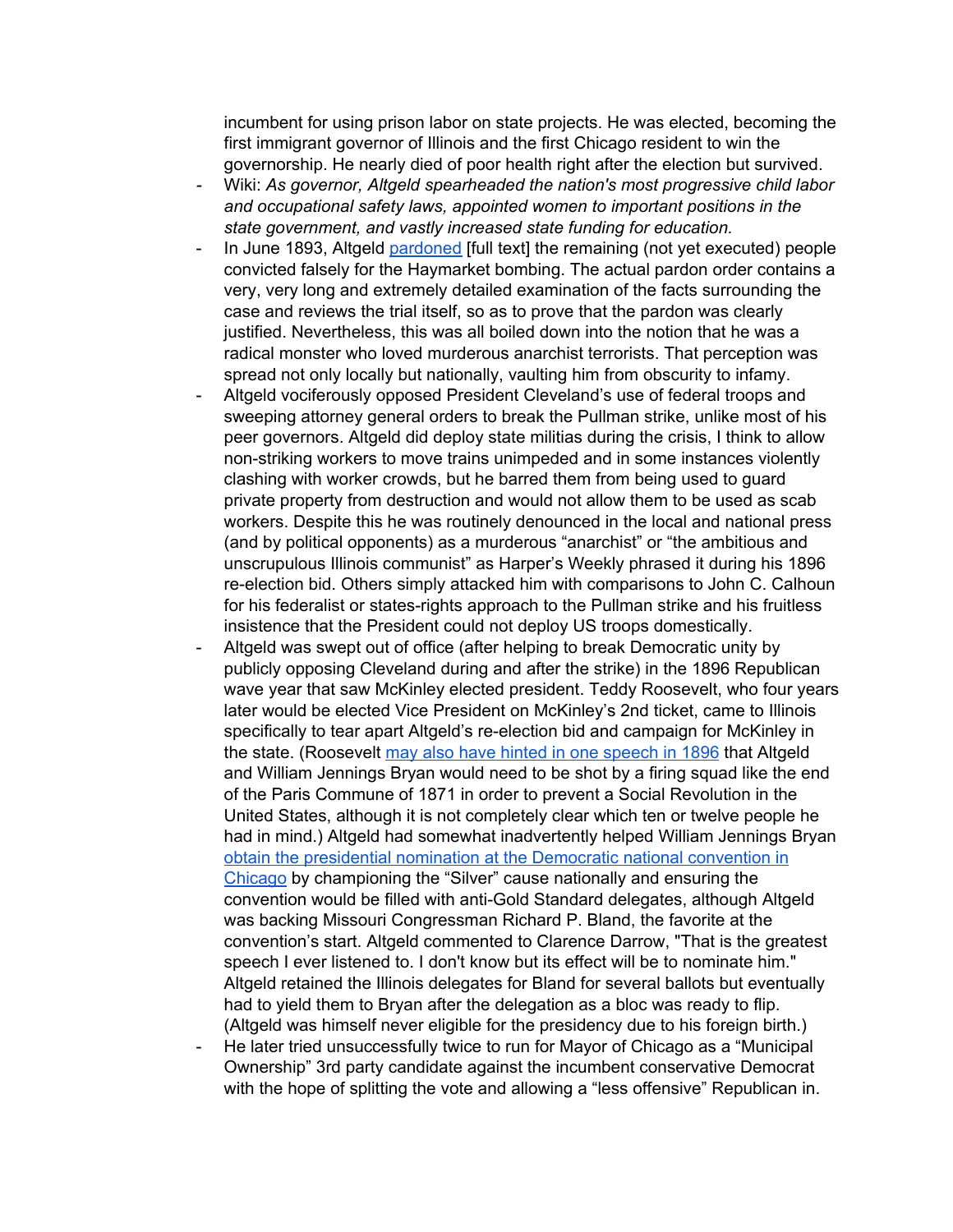- Wilson's Vice President (and former Indiana Governor) Thomas R. Marshall https://en.wikipedia.org/wiki/Thomas\_R. Marshall
	- *- During his term* [1909-1913]*, Marshall focused primarily on advancing the progressive agenda. He successfully advocated the passage of a child labor law and anti-corruption legislation. He supported popular election of U.S. Senators, and the constitutional amendment to allow it was ratified by the Indiana General Assembly during his term.[41] He also overhauled the state auditing agencies and claimed to have saved the government millions of dollars.[39] He was unsuccessful in passing the rest of the progressive platform agenda items or persuading the legislature to call a convention to rewrite the state constitution to expand the government's regulatory powers.[42]*
	- *- Marshall was a strong opponent of Indiana's recently passed eugenics and sterilization laws, and ordered state institutions not to follow them.[43] He was an early, high-profile opponent of eugenics laws, and he carried his opposition into the vice-presidency.[44] His governorship was the first in which no state executions took place, due to his opposition to capital punishment and his practice of pardoning and commuting the sentences of people condemned to execution.[45] He regularly attacked corporations and used recently created antitrust laws to attempt to break several large businesses.[46]*
	- *Rewriting the state constitution became Marshall's central focus as governor, and after the General Assembly refused to call a constitutional convention he sought other ways to have a new constitution adopted. He and Jacob Piatt Dunn, a close friend and civic leader, wrote a new constitution that increased the state's regulatory powers considerably, set minimum wages, and gave constitutional protections to unions.[48] Many of these reforms were also in the Socialist Party platform under its leader, Terre Haute native Eugene V. Debs. Republicans believed Marshall's constitution was an attempt to win over Debs' supporters, who had a strong presence in Indiana.[41][46] The constitution also allowed direct-democracy initiatives and referendums to be held. The Democratic controlled assembly agreed to the request and put the measure on the ballot. His opponents attacked the direct-democracy provisions, claiming they were a violation of the United States Constitution, which required states to operate republican forms of government.[46][49] The 1910 midterm elections gave the Democrats control of the Indiana Senate, increasing the constitution's chances of adoption. Marshall presented it to the General Assembly in 1911 and recommended that they submit it to voters in the 1912 election.[50]* [It was blocked from the ballot by the courts after Republicans filed suit.]
	- He was added to the 1912 ticket as Woodrow Wilson's running mate to balance the ticket somewhat and to help deliver the key state of Indiana. (He joked, "Indiana is the mother of Vice Presidents; home of more second-class men than any other state.") As Vice President they repeatedly clashed or simply parted ways (or he was left out of the loop) – partly because Wilson and his clique were convinced they were "progressives" but Marshall was arguably much more progressive and they believed for whatever reason that he has actually been a conservative governor – but he loyally campaigned for the ticket both times and supported World War 1 efforts once war had been declared (he was not very supportive beforehand) and he ran a few cabinet meetings during the Versailles conference while Wilson was in Europe, before deciding he didn't want to do that